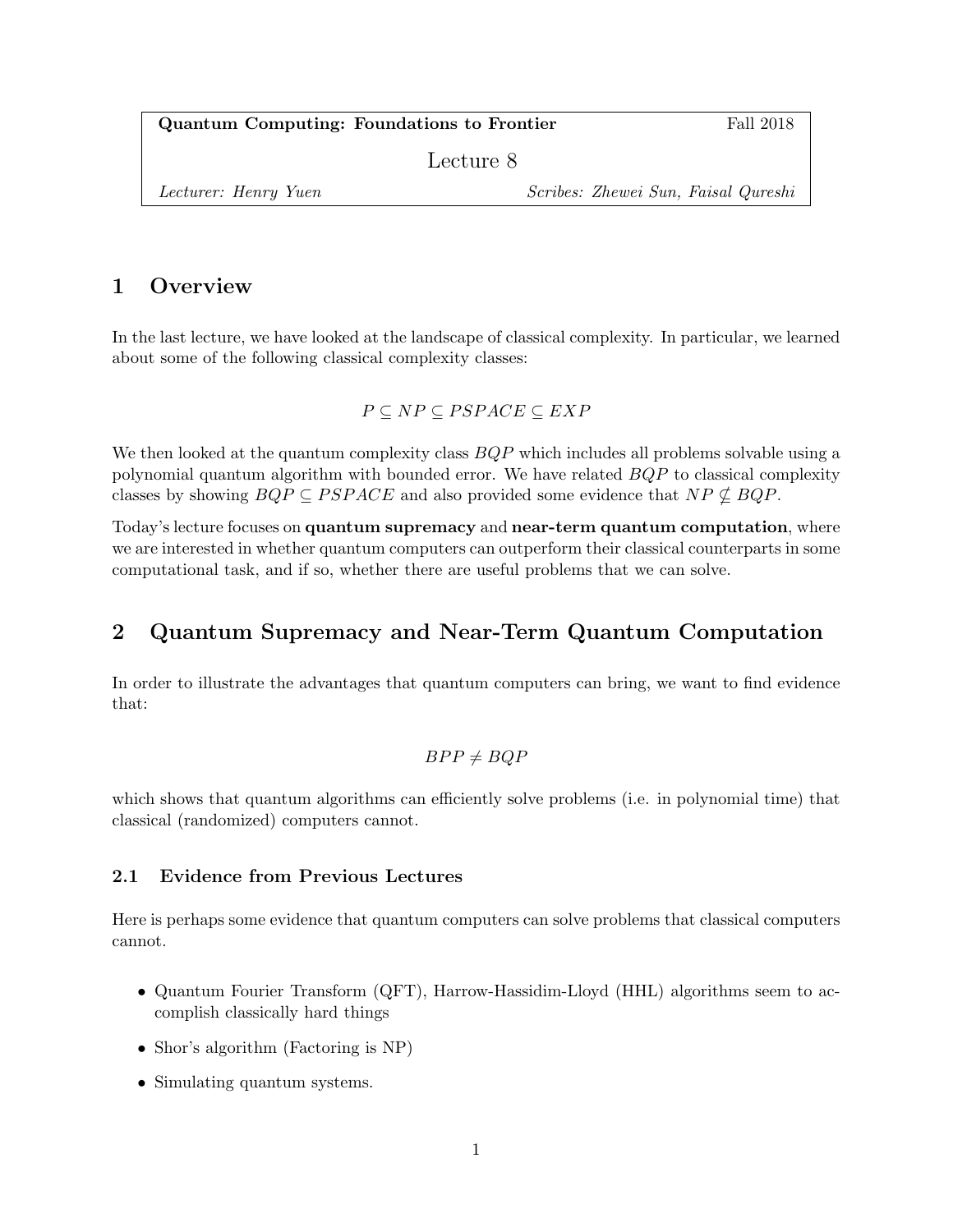## 2.2 Quantum Simulations

**Problem:** Given a Hamiltonian  $H = H_1 + ... + H_m$ , an initial state  $|\psi(0)\rangle = |0\rangle^{\otimes n}$ , and a measurement M, what is  $|\psi(t)\rangle = e^{-iHt}|\psi(0)\rangle$  and also what is  $\langle \psi(t)|M|\psi(t)\rangle$ ?

 $|\psi(t)\rangle$  is the final quantum state of our physical system solvable using the Schrödinger equation and  $\langle \psi(t)|M|\psi(t)\rangle$  is the expectation of its measurement w.r.t. M. This expectation seems to be a hard quantity to estimate, as M is an exponentially large matrix and  $|\psi(t)\rangle$  is an exponentially long vector.

Quantum simulation is complete for BQP, meaning that if you can efficiently do quantum simulation, then you can also efficiently do any other quantum computation.

Skeptics: How can we verify that a quantum computer correctly simulates the quantum system?

For certain choices of  $H$  and  $M$ , classical computers can tractably compute the answer to check against the QC results. But the skeptics can be annoying and claim your QC is nothing but a laptop running in the background.

For the most difficult choices of H and M, as it is believed that  $BQP$  is outside of  $NP$ , it doesn't appear that one can classically verify a general  $BQP$  computation. Though adding interactivity between QC and classical computers can verify QC efficiently though cleverly designed protocols.

We're also in this primordial phase of having very noisy 50-100 qubit quantum machines, and it's not clear that we can do full-fledged quantum simulations in the near-term.

## 2.3 QFT, HLL

On the surface, these algorithms seem to be doing incredible things (solving exponentially large linear systems, applying the Fourier transform on exponentially long vectors), but there's an important caveat in that the inputs and outputs are encoded in quantum states. A skeptic would say: by themselves, they're not immediately useful, so they don't immediately imply, definitively, that quantum computers have an advantage over classical computers.

But what about, say, factoring?

## 2.4 Shor's algorithm

One nice thing about the factoring problem is that (a) we have a quantum algorithm that can efficiently factor, (b) the factoring problem is in  $NP$ , meaning that you can efficiently check the answer to the problem.

Two issues: one, is factoring actually that hard? There's no complexity theoretic evidence for it other than, "lots of people have thought about it and couldn't find a fast classical algorithm." Secondly, even if you believed factoring is hard for classical computers, we're not going to see large numbers being factored by Shor's algorithm any time soon, based on the current state of quantum computing hardware these days.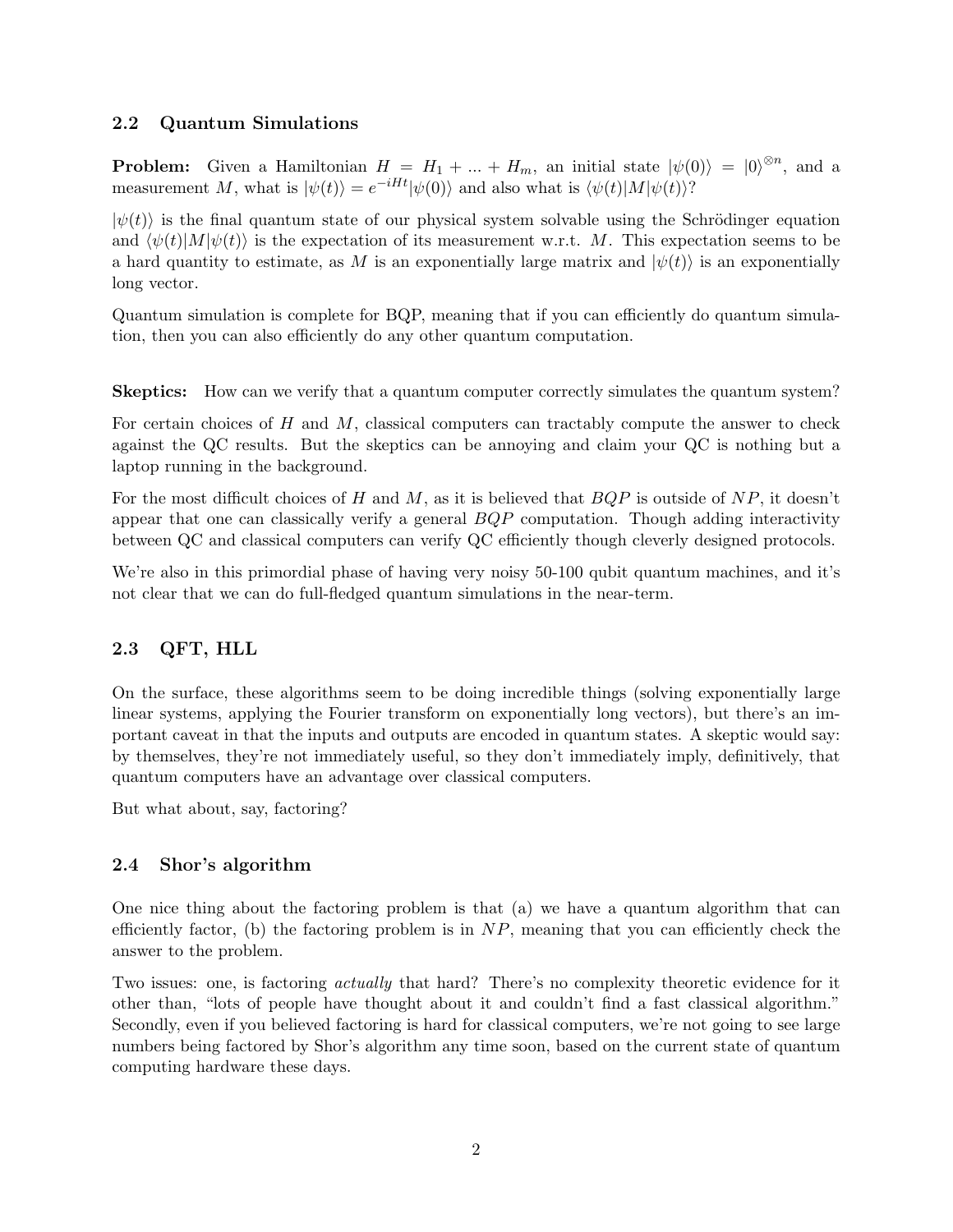So is there anything we can do today to convince a skeptic that quantum computers are capable of something more than classical computers?

### 2.5 Goal of Quantum Supremacy

We wish to find some computational task  $T$  such that:

- (a) Runnable on a NISQ (Noisy Intermediate-Scale Quantum) machine.
- (b) Verifiable on a classical computer, using supercomputing time (i.e. allow exponential time computation).
- (c) Some complexity evidence that  $T$  is hard for classical computers (e.g.  $T$  is not solvable by classical randomized algorithms).

For a doing some quantum computation, as the number of qubits increase, computational time for classical machines grow exponentially while it is only polynomial for QCs. We are currently at a sweet spot (∼50-100 qubits) where there is a tie in computation time. This allows us to verify QC results on classical supercomputers.

### 2.6 Random Circuit Sampling (RCS)

#### 2.6.1 Procedure

Let there be n qubits (say 50), m gates (several hundred), and let  $T \sim$  millions, do the following:

- 1. Pick Random circuit C using all m gates acting on any of the n qubits
- 2. Run C on your QC T times, obtaining samples  $x_1, x_2, ..., x_T \in \{0, 1\}^n$ . Let  $\mathcal{D}_C$  be the underlying distribution of the samples (i.e.  $x_i \sim \mathcal{D}_{\mathcal{C}}$ ). Then the probability of drawing a particular sample  $x$  is:

$$
P_c(x) = |\langle x|C|0\rangle|^2
$$

3. Run Verification on the collected samples:  $\{x_i\}$ 

**Theorem 1** (Bouland, et al. [1]). With high probability over C, the following holds: There is no efficient classical algorithm that samples from  $\mathcal{D}_C$  unless the polynomial hierarchy (PH) collapses to the 3rd level.

The statement "if  $X$ , then the polynomial hierarchy collapses" should be interpreted as (complexitytheoretic) evidence that  $X$  is not true.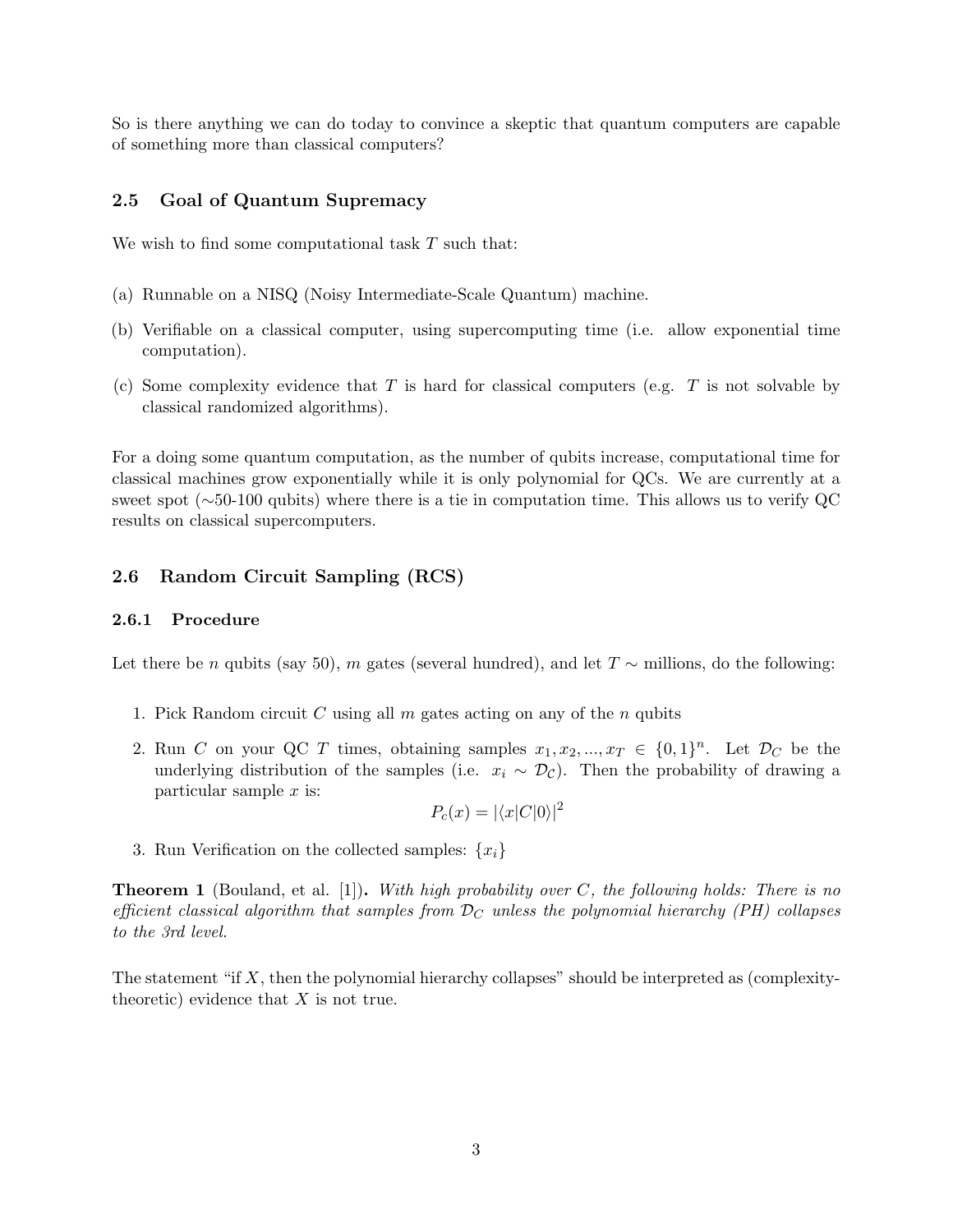#### 2.6.2 The polynomial hierarchy

The polynomial hierarchy is a hierarchy of complexity classes that generalize  $P$  and  $NP$ . We can define it as

$$
PH = \bigcup_{k} \Sigma_k
$$

where  $\Sigma_0 \subseteq \Sigma_1 \subseteq \Sigma_2 \subseteq \Sigma_3 \subseteq \cdots$ 

$$
\Sigma_0 = P = \{f : \{0, 1\}^* \to \{0, 1\} : \forall x . f(x) \text{ is computable in } poly(|x|) \text{ time}\}
$$
  

$$
\Sigma_1 = NP = \{f : \exists \text{ efficient } g(x, y) \text{ s.t. } \forall x . f(x) = 1 \Leftrightarrow \exists y . g(x, y) = 1\}
$$
  

$$
\Sigma_2 = \{f : \exists \text{ efficient } g(x, y, z) \text{ s.t. } \forall x . f(x) = 1 \Leftrightarrow \exists y . \forall z . g(x, y, z) = 1\}
$$
  

$$
\Sigma_3 = \{f : \exists \text{ efficient } g(x, y, z, w) \text{ s.t. } \forall x . f(x) = 1 \Leftrightarrow \exists y . \forall z . \exists w . g(x, y, z, w) = 1\}
$$

The statement that the polynomial hierarchy collapses to the  $k$ -th level is simply the statement that  $\Sigma_{\ell} = \Sigma_k$  for all  $\ell \geq k$ . For example, the statement that the polynomial hierarchy collapses to the 0-th level is equivalent to  $P = NP$ .

. . .

**Remark:** The theorem of [1] assumes exact sampling of the distribution  $\mathcal{D}_C$  but does not prove the case for approximate sampling, which remains a conjecture.

**Conjecture:** There is no efficient classical algorithm that, on average over circuits  $C$ , samples approximately from  $\mathcal{D}_C$  unless the polynomial hierarchy (PH) collapses to the 3rd level,

#### 2.6.3 Verification

Question: How do we check that the  $x_i$ 's came from  $\mathcal{D}_C$ ? We don't yet know of an efficient method of doing so, but here are some proposals.

### 1st Proposal: Heavy Output Generation (HOG) [2]

- 1. Collect  $x_1, ..., x_T$  from QC.
- 2. Use supercomputer to compute median of  $\{P_C(x)\}\)$ , call this number  $\alpha_C$ .
- 3. Say that  $x \in \{0,1\}^n$  is **heavy** if  $P_C(x) > \alpha_C$ .

If at least  $\frac{2}{3}$  of the samples are heavy, then accept, otherwise reject.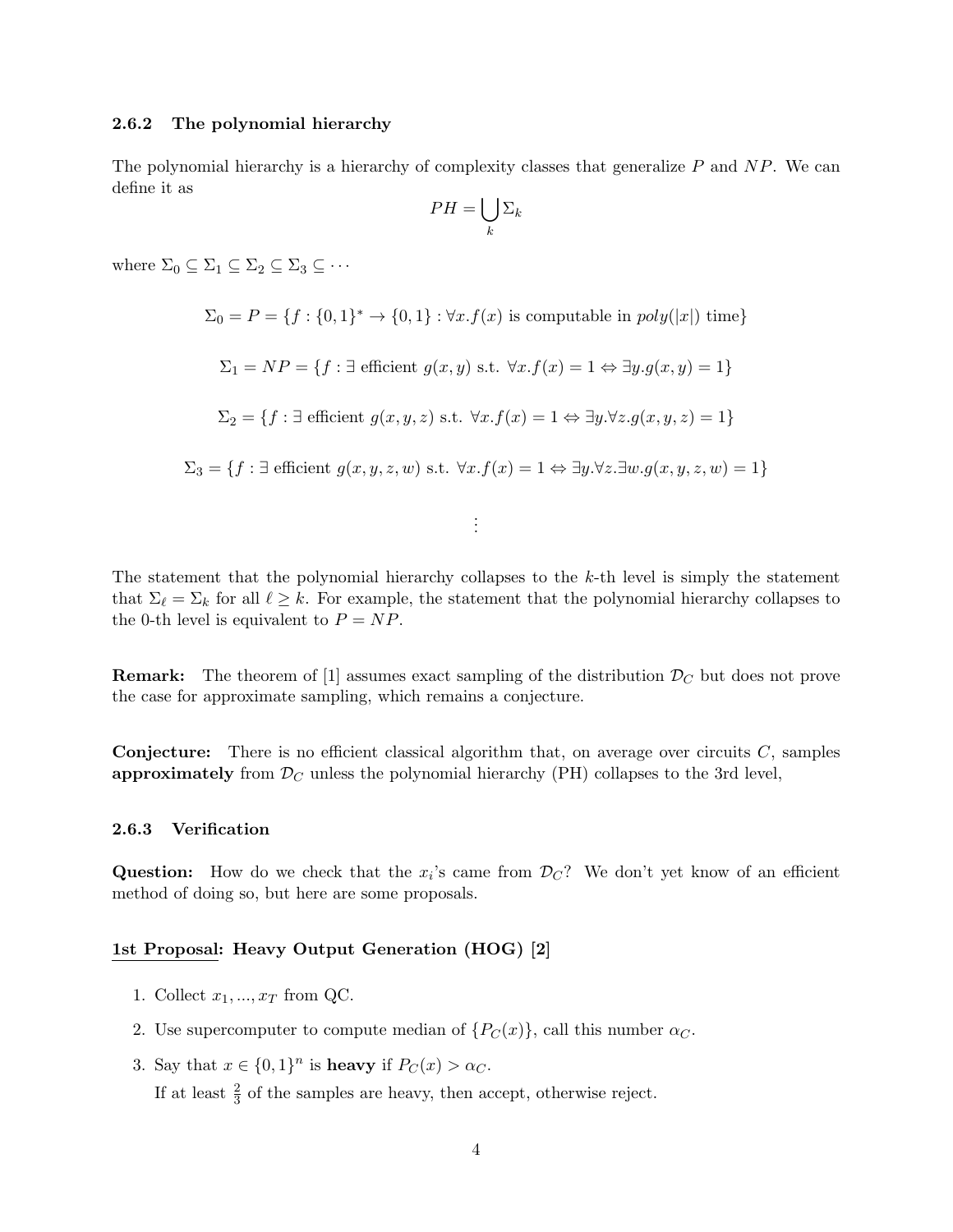### Remarks:

- The intuition behind this test is that the set of heavy x's constitute the majority of the probability density from  $\mathcal{D}_C$ , thus the majority of the samples generated by your QC should come from the set of heavy  $x$ 's.
- However, intuitively, it should be hard for an efficient classical algorithm to predict which strings  $x$  will be heavy, given a circuit  $C$ . Thus if one verifies that the quantum machine was able to output lots of heavy strings, the quantum machine must've done "something right."
- With high probability over  $C, \alpha_C \approx \frac{\ln 2}{2^n}$

#### 2nd Proposal: Cross-Entropy Verification [Google]

- Given  $x_1, ..., x_T$ , use supercomputer to compute  $P_C(x_i)$
- Compute the cross-entropy:

$$
E = \frac{1}{T} \sum_{i} log(\frac{1}{P_C(x_i)})
$$

• By the law of large numbers:

$$
E \to \sum_{x} P_{device}(x) \log(\frac{1}{P_C(x_i)}) = CE(P_{dev}, P_C)
$$

• If  $P_{dev} = P_C$ , then:

$$
CE(P_C, P_C) = n + \gamma + 1
$$
 w.h.p over C

where  $\gamma$  is the Euler's constant.

• Check if E is close to  $n + \gamma + 1$ , if so accept, otherwise reject.

**Criticism:** There exist probability distributions that have  $CE = n + \gamma + 1$  but are very different from each other. This procedure only works under a strong assumption on the underlying noise model, which may or may not be true in practice.

## 3 Quantum Approximate Optimization Algorithm (QAOA)

In the previous half of the lecture we discussed Quantum Supremacy experiments, which generally perform computationally useless tasks. In this half of the lecture we discuss doing something computationally useful with a near-term quantum computer. Our hope is that we can use these types of near-term noisy quantum machines to solve some optimization problems that are hard.

In this context we introduce the Quantum Approximate Optimization Algorithm (or QAOA), based on the ground breaking paper by Farhi, Goldstone and Gutmann (2014) [3].

The general idea is to develop a hybrid quantum-classical optimization scheme despicted below:

The hybrid algorithm iteratively solves optimization problems as follows.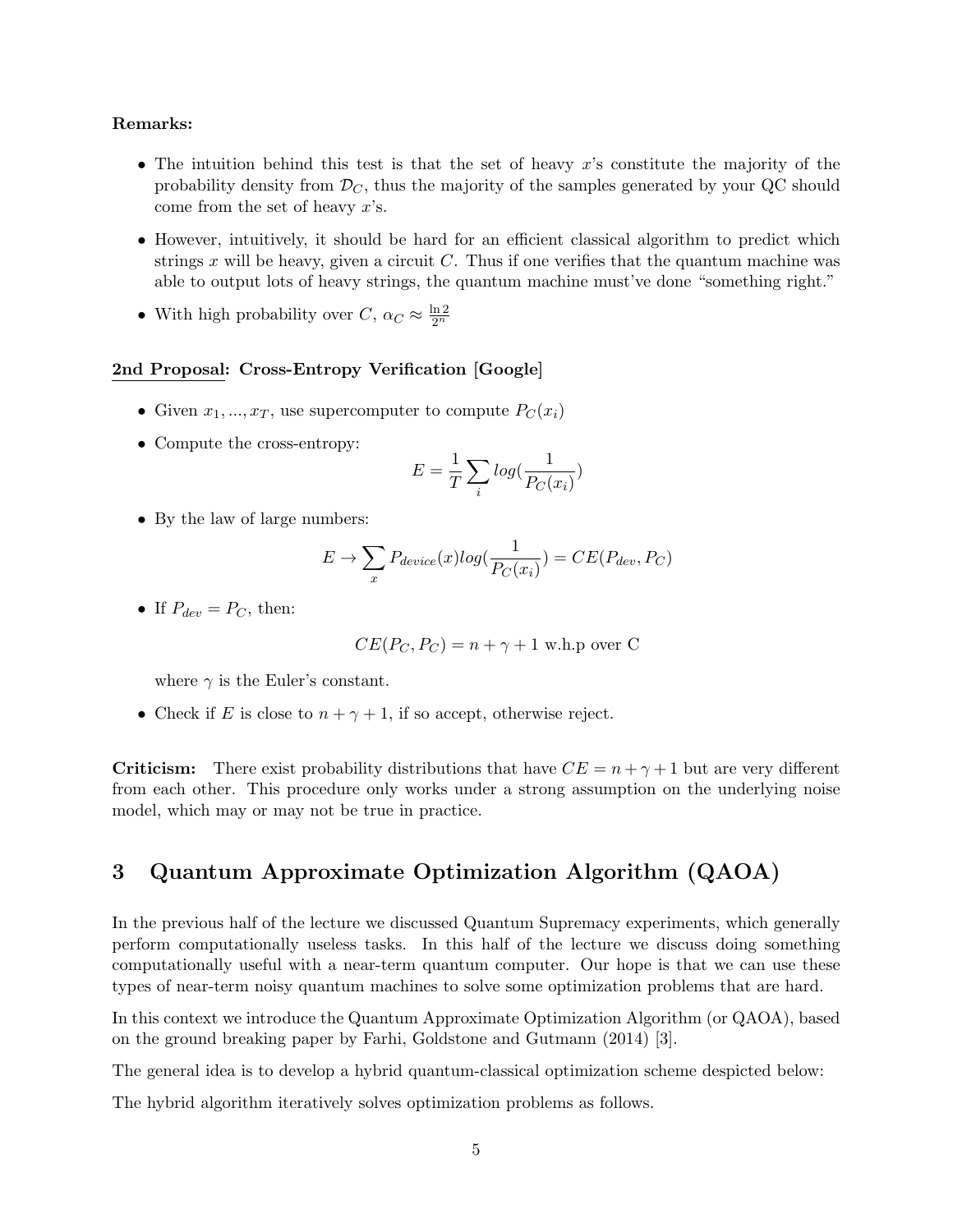

Figure 1: Hybrid Classical-Quantum Algorithm

- *Quantum Part* A low depth quantum circuit (i.e. a circuit with not many layers) which is parametrized by  $\{\theta_i\}$  runs a small quantum computation on a noisy QC. The output of the circuit is measured to obtain bits  ${b}$ .
- Classical Part The classical computer uses the output  ${b_i}$  to determine next set of parameters to try.

Hopefully, after not too many iterations we arrive art a pretty good solution  $\{b_i\}$  to our optimization problem.

# 4 Example Problem: MAX-CUT

While QAOA can be used for any optimization problem we will restrict our discussion to the specific problem MAX-CUT, as described in [3].

Specifically, assume a graph  $G = (V, E)$ , with n vertices and m edges, where each vertex is represented by a qubit. A "cut" of the graph can be represented by  $|x\rangle$  where  $x \in \{0,1\}^n$  by letting  $S_x = \{v : X_v = 1\}$ , denote the set of all vertices on one side of a cut, and letting  $\overline{S}$  denote its complement (i.e. vertices on the other side of the cut).

The MAX-CUT problem is then to maximize  $E(S,\bar{S})$ , i.e. the number of edges between S and  $\bar{S}$ . This is is equivalent to finding the minimum energy state (ground state) of the Hamiltonian:

$$
H_G = \sum_{i \sim j} (I + \sigma_z(i) \cdot \sigma_z(j))
$$
\n(1)

where  $\sigma_z(i) = I \otimes \sigma_z \otimes I$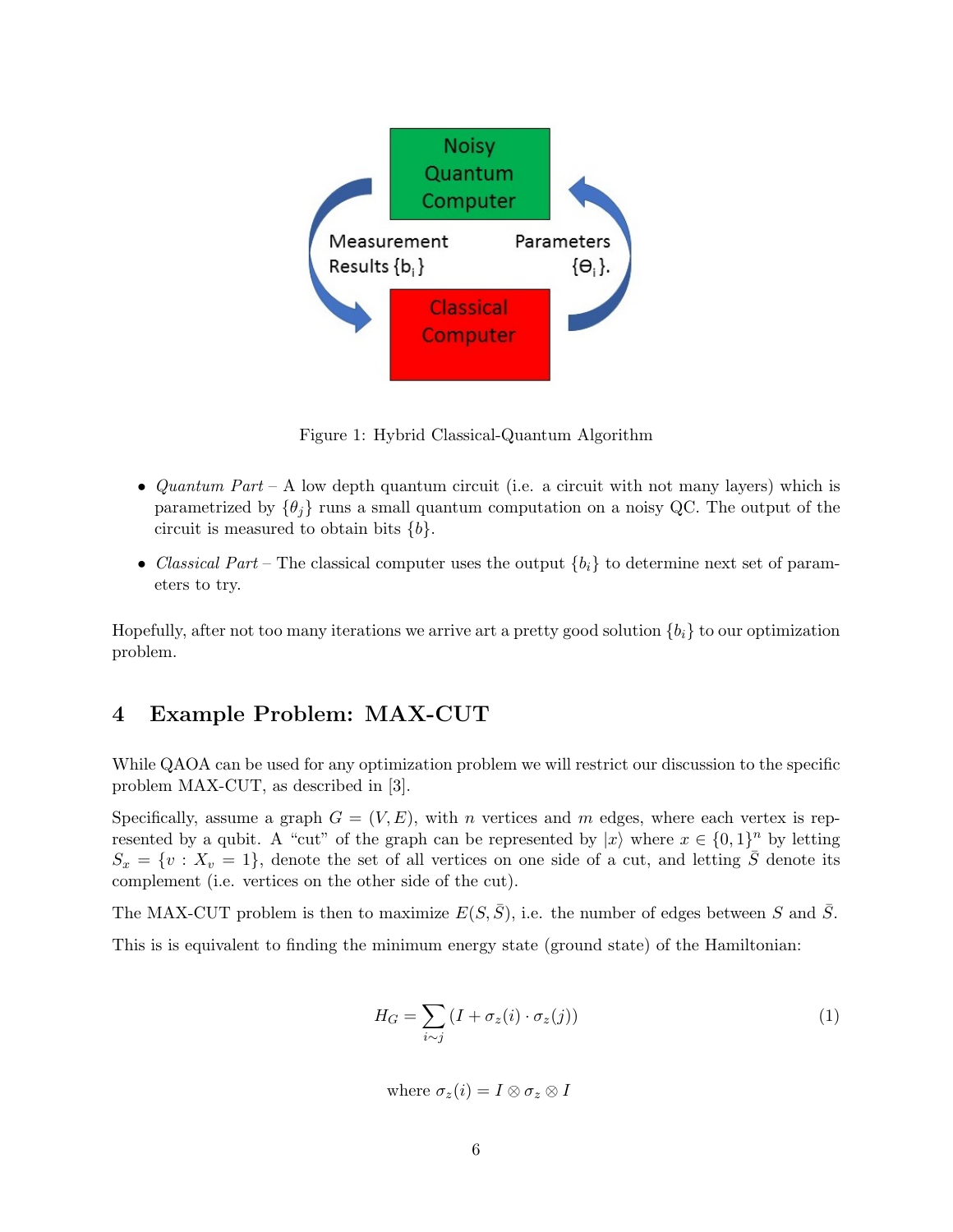is the  $\sigma_Z$  operator acting only on the *i*-th qubit (and identity everywhere else). Recall that

$$
\sigma_z = \begin{bmatrix} 1 & 0 \\ 0 & -1 \end{bmatrix}
$$

Here's why. Let  $|x\rangle$  be some assignment. Then:

$$
\langle x|H|x\rangle = \text{ the energy of } x \text{ with respect to } H
$$
  
\n
$$
= \sum_{(i,j)\in E} \langle x|(I + \sigma_z(i)\cdot\sigma_z(j))|x\rangle
$$
  
\n
$$
= \sum_{(i,j)\in E} \langle x||x\rangle + \langle x|\sigma_z(i)\cdot\sigma_z(j)|x\rangle
$$
  
\n
$$
= \sum_{(i,j)\in E} 1 + (-1)^{x_i + x_j}
$$
  
\n
$$
= \sum_{(i,j)\in E} 2\mathbb{1}[x_i = x_j]
$$
  
\n
$$
= 2(m - # of edges cut)
$$

The minimum energy  $|x\rangle$  maximizes the # of edges cut. The QAOA will help find an approximate solution to this.

# 5 QAOA

The algorithm is parametrized by an integer  $p \geq$ , and positive real numbers  $\{\beta_i, \gamma_i\}_{i=1,\dots,p}$ . In the paper these are referred to as angles, but they can also be interpreted as time durations.

$$
U(H,\gamma) = e^{-i\gamma H} = \prod_{(a,b)\in E} e^{-i\gamma(I+\sigma_z(a)\sigma_z(b))}
$$
\n(3)

$$
U(B,\beta) = \prod_{j=1}^{n} e^{-i\beta \sigma_x(j)} \tag{4}
$$

where 
$$
\sigma_x = \begin{bmatrix} 0 & 1 \\ 1 & 0 \end{bmatrix}
$$

The QAOA is just going to interleave  $U(B, \beta)$  and  $U(H, \gamma)$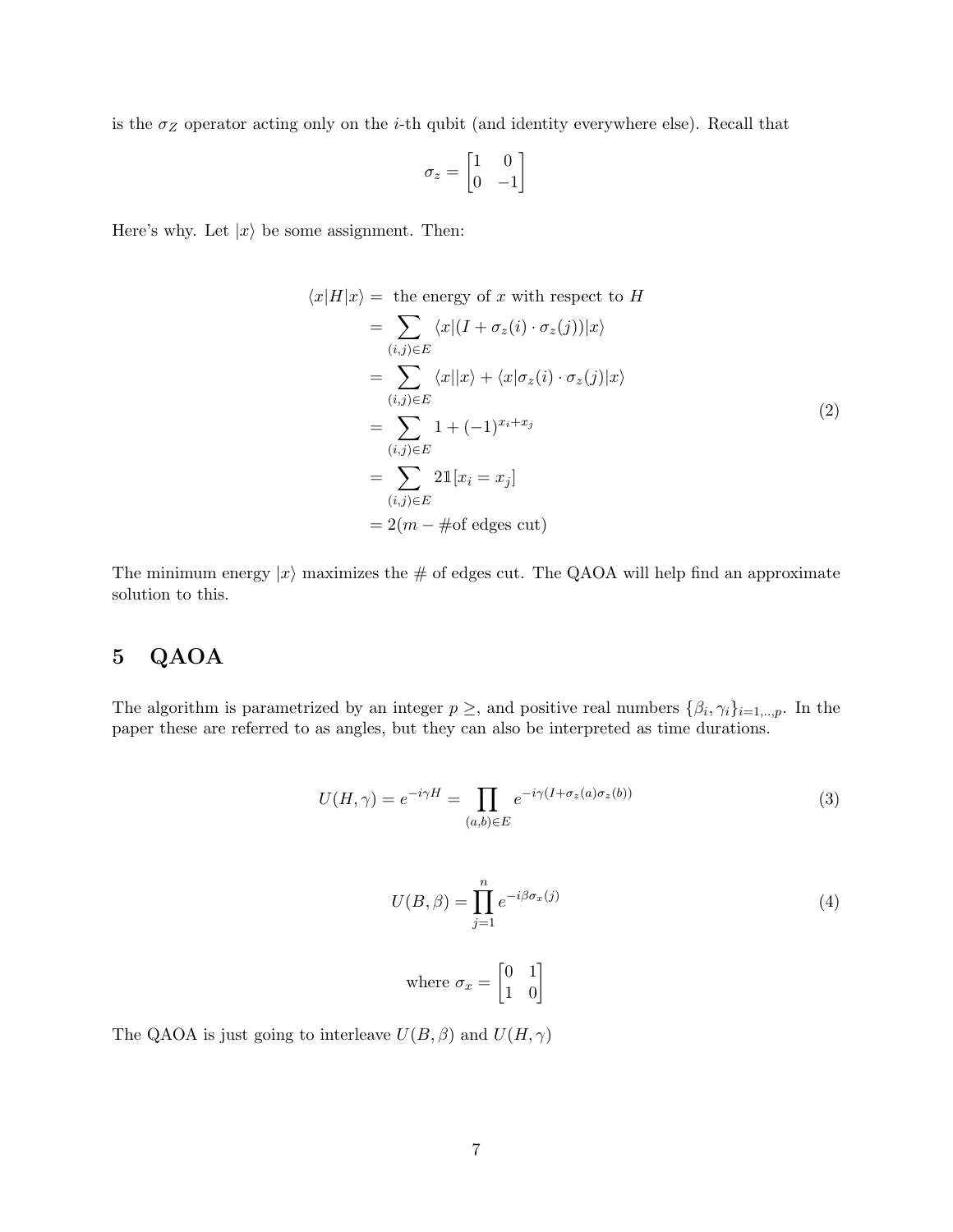

where  $|+\rangle = 1/$ √  $2(|0\rangle + |1\rangle).$ Let  $|\psi_{\beta,\gamma,p}\rangle = U(B,\beta_p)U(H,\gamma_p)\cdots U(B,\beta_1)U(H,\gamma_1)|s\rangle$ , where  $|s\rangle = |+\rangle^{\otimes n}$ 

## 5.1 Definition

Let  $F_p(\beta, \gamma) = \langle \psi_{\beta, \gamma, p} | H | \psi_{\beta, \gamma, p} \rangle$ .

Its not hard to show this is the same as expectation of  $\langle x|H|x\rangle$  with respect to H when  $|x\rangle$  is sampled by measuring  $|\psi_{\beta,\gamma,p}\rangle$  in the standard basis.

### 5.2 Objective

Want to find  $(\gamma, \beta)$  so that  $F_p(\gamma, \beta)$  is as small as possible.

$$
M_p = \min_{\gamma, \beta} F_p(\gamma, \beta)
$$
  
\n
$$
M_p \le M_{p-1}
$$
\n(5)

#### 5.3 Theorem

$$
\lim_{p \to \infty} M_p = \min_x \langle x | H | x \rangle \tag{6}
$$

this algorithm will find MAX-CUT, in the limit. Of course, since we don't know QC's can solve NP-Hard problems like MAX-CUT in polynomial time then in the worst case this will also take QAOA exponential time, but we can hope for some quantum speedup, for some problems.

Which problems can we get quantum speedup on? We are not sure, but a lot of people are trying to play around with QC's to find out.

How well does this algorithm do for small p? For  $p = 1$ , QAOA can produce solutions that are within 0.69224 of the optimal MAX-CUT. There is a an open question as to what is the best approximation ratio for small  $p > 1$ .